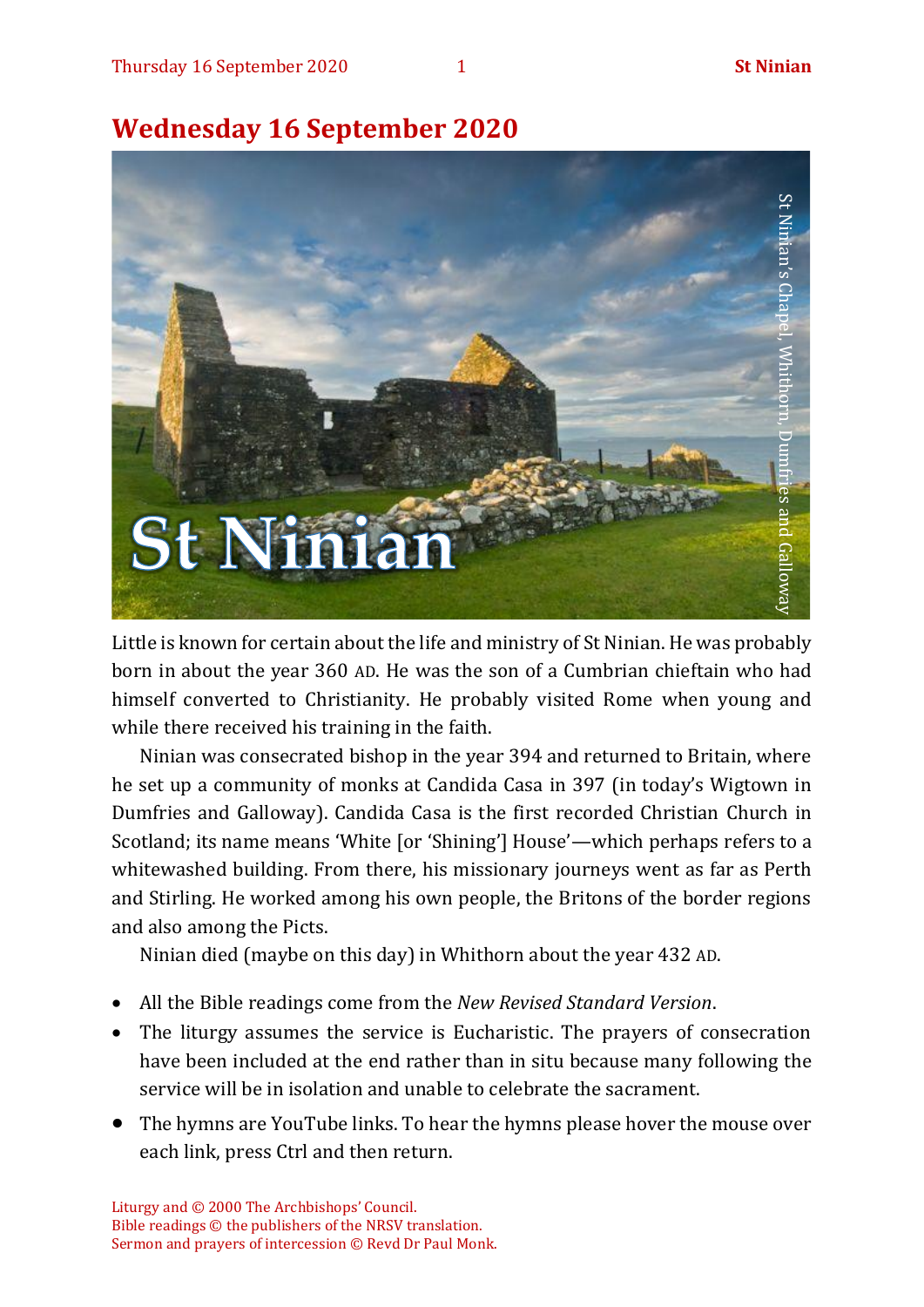# **Introduction and welcome**

HYMN 1 **Low in the [grave he lay](https://www.youtube.com/watch?v=CtxSWcfH9hk)** (please click on this link to hear the hymn)

# **The Welcome**

In the name of the Father, and of the Son, and of the Holy Spirit

All **Amen.**

The Lord be with you

All **And also with you.**

# **The Preparation**

All **Almighty God,**

**to whom all hearts are open, all desires known, and from whom no secrets are hidden: cleanse the thoughts of our hearts by the inspiration of your Holy Spirit, that we may perfectly love you, and worthily magnify your holy name; through Christ our Lord. Amen.**

Our Lord Jesus Christ said: The first commandment is this: 'Hear, O Israel, the Lord our God is the only Lord. You shall love the Lord your God with all your heart, with all your soul, with all your mind, and with all your strength.'

And the second is this: 'Love your neighbour as yourself.' There is no other commandment greater than these. On these two commandments hang all the law and the prophets. All **Amen. Lord, have mercy.**

Christ calls us to share the heavenly banquet of his love with all the saints in earth and heaven. Therefore, knowing our unworthiness and sin, let us confess our sins in penitence and faith, firmly resolved to keep God's commandments and to live in love and peace with all.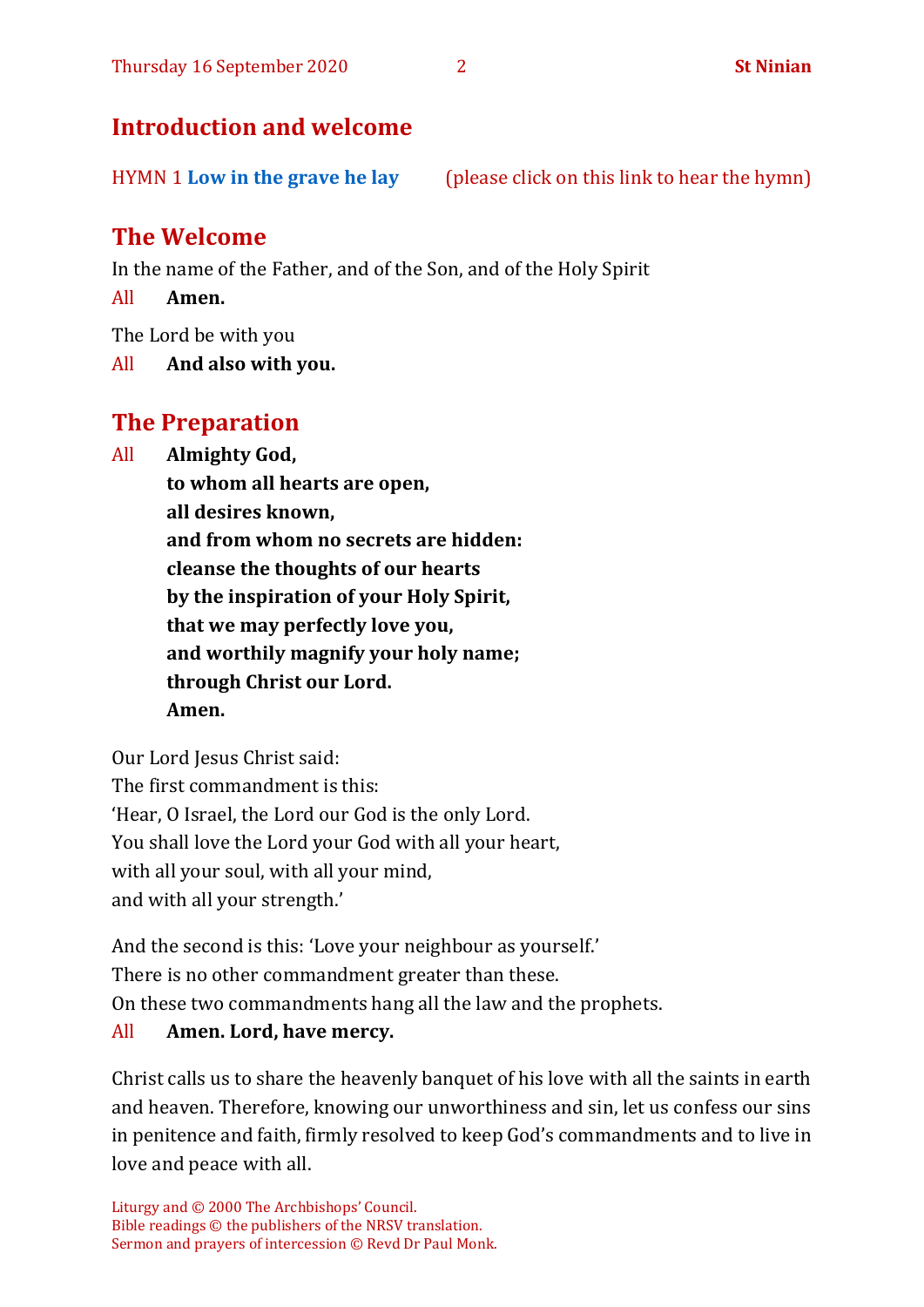All **Almighty God, our heavenly Father, we have sinned against you and against our neighbour in thought and word and deed, through negligence, through weakness, through our own deliberate fault. We are truly sorry and repent of all our sins. For the sake of your Son Jesus Christ, who died for us, forgive us all that is past and grant that we may serve you in newness of life to the glory of your name. Amen.**

Almighty God,

who forgives all who truly repent, have mercy upon you, pardon and deliver you from all your sins, confirm and strengthen you in all goodness, and keep you in life eternal; through Jesus Christ our Lord. All **Amen.**

# **The Gloria**

This Gloria is sung to the tune of 'Cwm Rhondda'. Click **[here](about:blank)** for the tune.

All **Glory be to God in Heaven, Songs of joy and peace we bring, Thankful hearts and voices raising, To creation's Lord we sing. Lord we thank you, Lord we praise you, Glory be to God our King: Glory be to God our King. Lamb of God, who on our shoulders, Bore the load of this world's sin; Only Son of God the Father, You have brought us peace within.**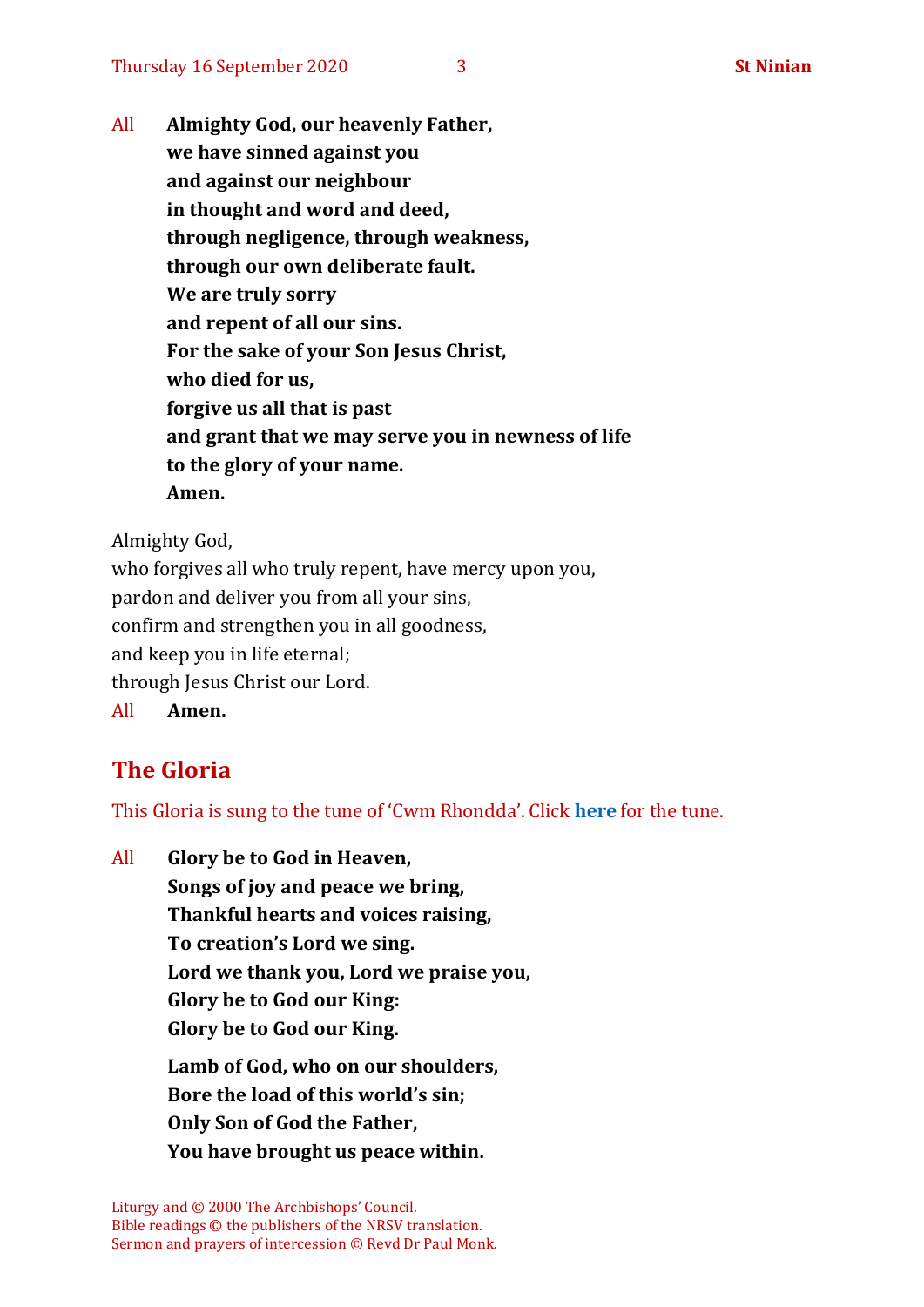**Lord, have mercy, Christ have mercy, Now your glorious reign begin: Now your glorious reign begin.**

**You O Son of God are Holy, You we praise with one accord. None in heav'n or earth is like you, Only you are Christ the Lord. With the Father and the Spirit, Ever worshipped and adored: Ever worshipped and adored.**

# **The Collect for the St Ninian**

Almighty and everlasting God, who called your servant Ninian to preach the gospel to the people of northern Britain: raise up in this and every land heralds and evangelists of your kingdom, that your Church may make known the immeasurable riches of your Son our Saviour Jesus Christ, who is alive and reigns with you, in the unity of the Holy Spirit, one God, now and for ever. All **Amen.**

# **First reading**

A reading from the book of the Prophet Jeremiah

The word of the Lord came to me saying, 'Before I formed you in the womb I knew you, and before you were born I consecrated you; I appointed you a prophet to the nations.' Then I said, 'Ah, Lord God! Truly I do not know how to speak, for I am only a boy.' But the Lord said to me, 'Do not say, "I am only a boy"; for you shall go to all to whom I send you, and you shall speak whatever I command you. Do not be afraid of them, for I am with you to deliver you, says the Lord.' Then the Lord put out his hand and touched my mouth; and the Lord said to me, 'Now I have put my words in your mouth.' *Jeremiah 1:4–9*

This is the Word of the Lord

#### All **Thanks be to God.**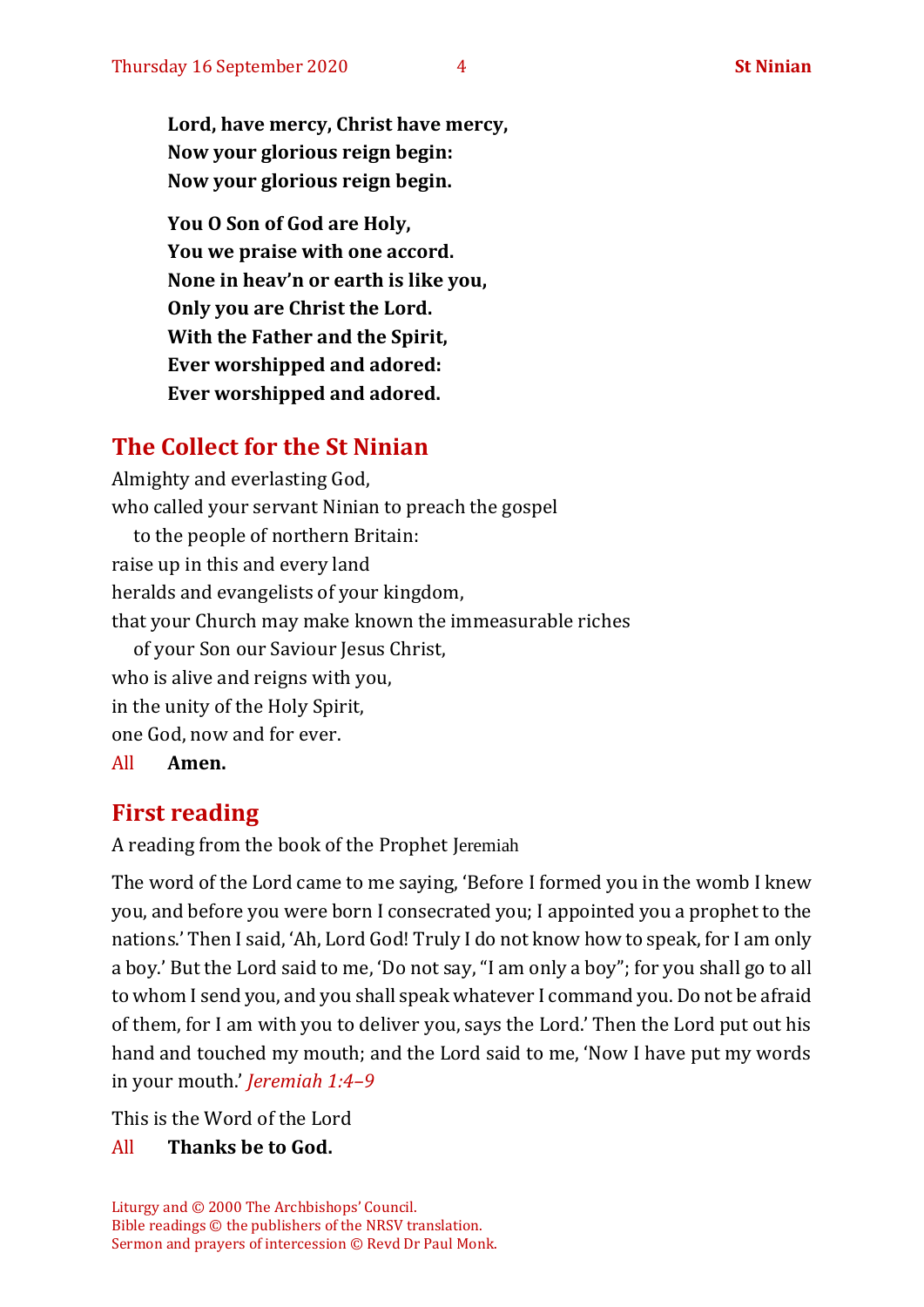## **Second reading**

A reading from the Second Letter of Paul to the Corinthians.

If anyone is in Christ, there is a new creation: everything old has passed away; see, everything has become new! All this is from God, who reconciled us to himself through Christ, and has given us the ministry of reconciliation; that is, in Christ God was reconciling the world to himself, not counting their trespasses against them, and entrusting the message of reconciliation to us. So we are ambassadors for Christ, since God is making his appeal through us; we entreat you on behalf of Christ, be reconciled to God. For our sake he made him to be sin who knew no sin, so that in him we might become the righteousness of God.

As we work together with him, we urge you also not to accept the grace of God in vain. For he says, 'At an acceptable time I have listened to you, and on a day of salvation I have helped you." See, now is the acceptable time; see, now is the day of salvation! *2 Corinthians 5:17—6:2*

This is the Word of the Lord

All **Thanks be to God.**

HYMN 2 **[Colours of day](https://www.youtube.com/watch?v=Fo-3lf08y-Y)** (please click on this link to hear the hymn)

# **Gospel reading**

Hear the Gospel of our Lord Jesus Christ according to Matthew

Jesus went about all the cities and villages, teaching in their synagogues, and proclaiming the good news of the kingdom, and curing every disease and every sickness. When he saw the crowds, he had compassion for them, because they were harassed and helpless, like sheep without a shepherd. Then he said to his disciples, 'The harvest is plentiful, but the labourers are few; therefore ask the Lord of the harvest to send out labourers into his harvest.' *Matthew 9:35–38*

This is the Gospel of the Lord

All **Praise to you O Christ.** 

#### **Sermon**

We're living in a land of plague. It's a pandemic of Biblical proportions. The virus has changed everything we do. It's changed a great many lives. We need to think about every encounter with other people in case we pass on the virus to others.

But what if we wanted to pass something on? It's an interesting question. Jesus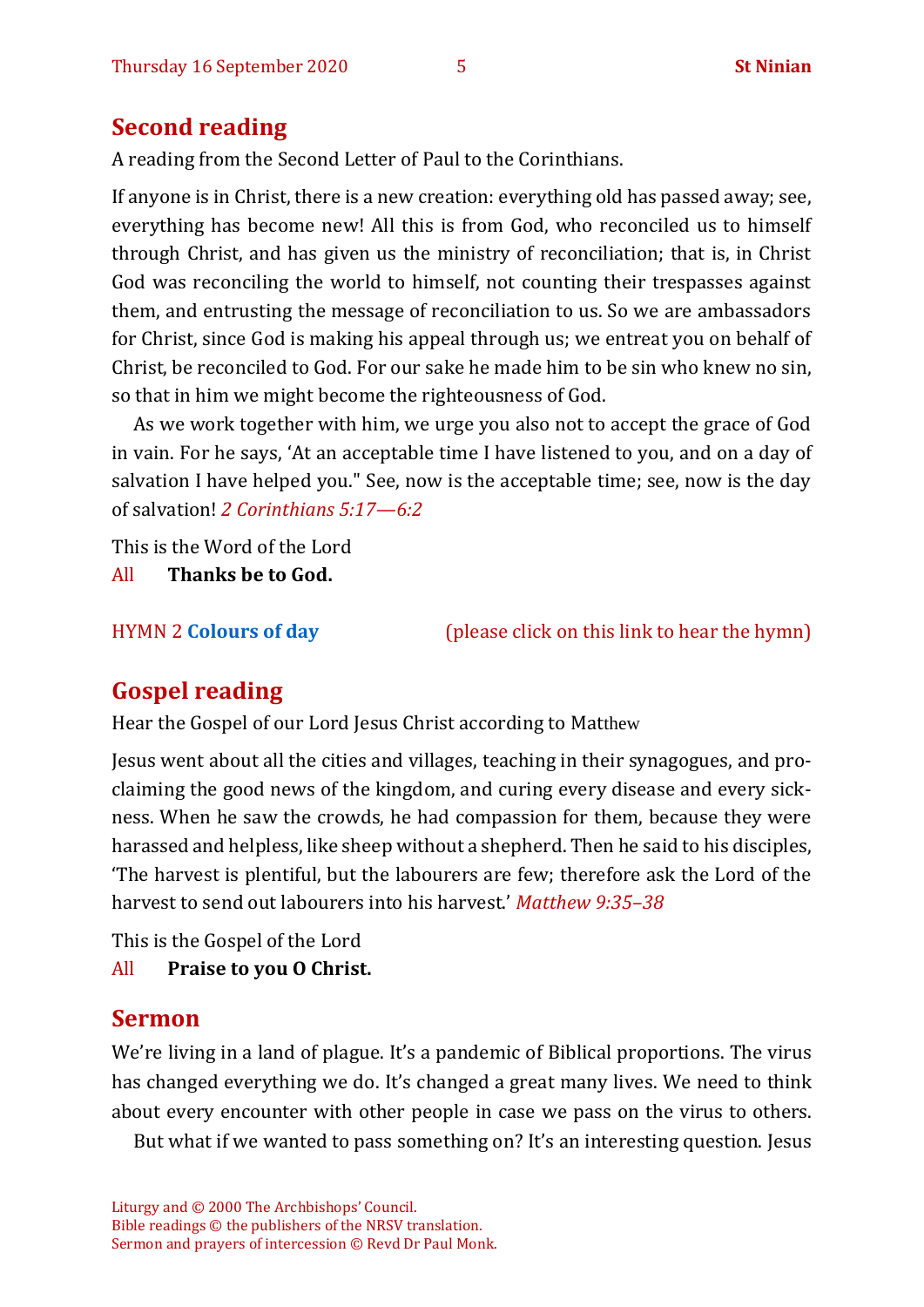tells Christians everywhere to share their faith. To use an old-fashioned phrase, 'Christianity is taught or caught'. How, then, do can we adapt the language of Covid?

Firstly, we need to get close to a person if we wish to pass on the virus. We talk about 'proximity'. Similarly we need to get close to a friend or relative if we want to share our faith. The only effective ways of sharing Christianity all involve love. And all genuine love requires close proximity.

Anyone could catch this disease. The so-called 'R number' is a useful way of looking at which the Covid virus infects others. The R number represents the number of people we infect. Each of us is a single person: a value of R of 1 means that each infected person infects exactly one other person. A value of R greater than 1 means that each infected person infects more than one other person—ideal conditions for a pandemic. And a value of R that's less than 1 means that (on the average) we infect fewer people, making it easier to control and thence eradicate the disease.

But it's also worth considering a different concept from virology. It's the way a vaccine works. If a nurse gives a patient a truly tiny dose of a lethal virus, the person's immune system fights the infection but without being overwhelmed. As a result, the person's immune system can cope any future contact with the virus.

One of the reasons why Christianity does not spread is because the lives of some folk involves so tiny 'dose' of Christianity that it acts like a vaccine rather than a virus. Those living a half-hearted Christianity immunise others against a genuine faith rather than spreading it. When a person has lived with a tiny does of Christianity then encounters a genuine form of Christian faith they seem not to notice it.

Today we remember St Ninian—one of the first Britons to share the faith. Ways of analysing the way Christianity is 'caught' are remarkably similar to ways of looking at the spread of a virus. It explains why we can use the language of viruses spreading.

This way of looking prompts many questions: if we live with Christianity, is its strength strong enough to affect those around us or is it so small it acts like a vaccine, stropping our faith from spreading? We clearly want it to spread if we want the Kingdom to grow. The questions become, would people in our presence decide to follow the Lord Jesus or be put off? What's our 'spiritual R number'?

#### **The Creed**

Do you believe and trust in God the Father, the source of all being and life, the one for whom we exist?

#### All **We believe and trust in him.**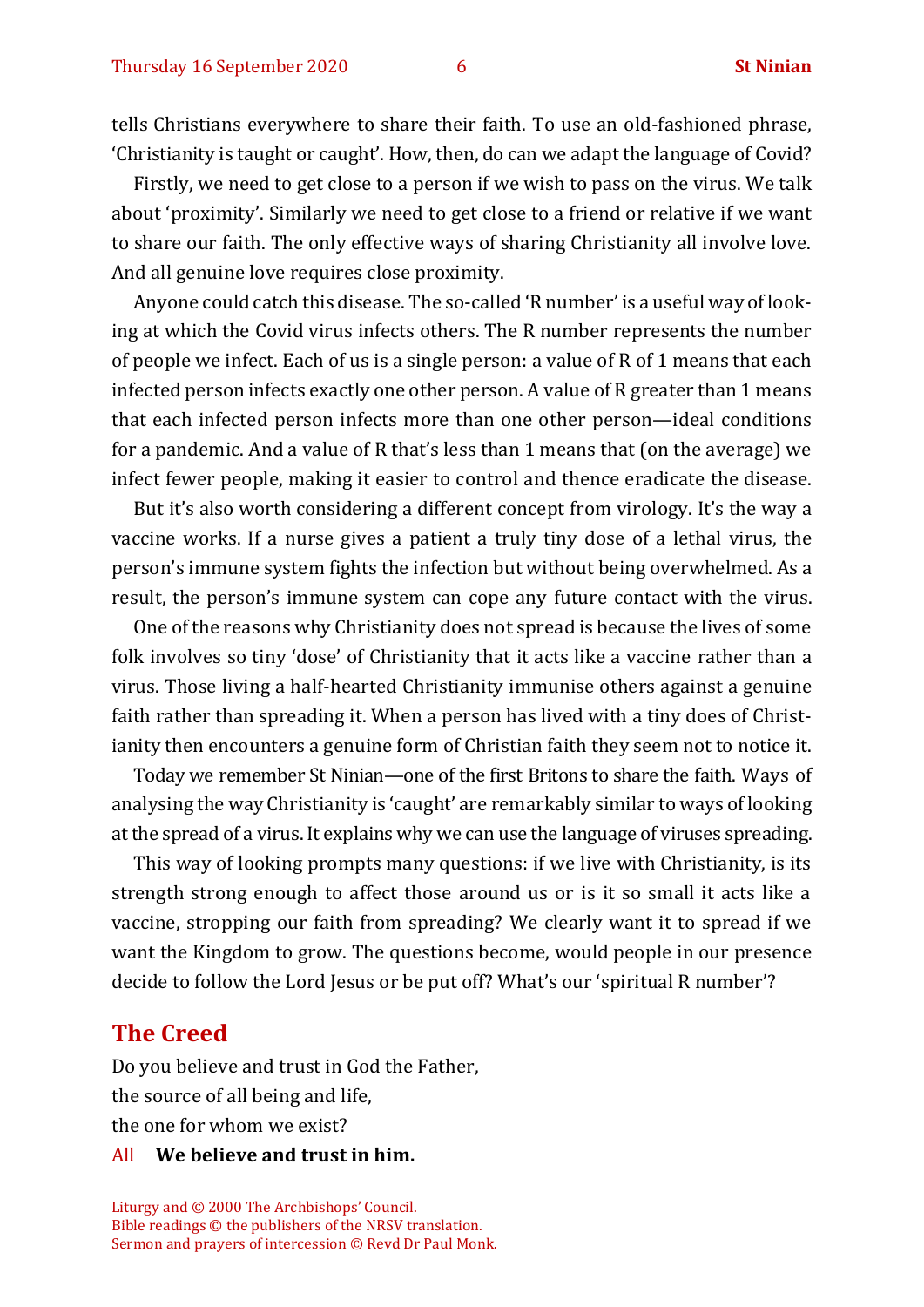Do you believe and trust in God the Son, who took our human nature, died for us and rose again?

#### All **We believe and trust in him.**

Do you believe and trust in God the Holy Spirit, who gives life to the people of God and makes Christ known in the world?

#### All **We believe and trust in him.**

This is the faith of the Church.

All **This is our faith. We believe and trust in one God, Father, Son and Holy Spirit. Amen.**

# **Prayers of intercession**

Thank you for loving us. Help us to love you. And help us to demonstrate our love by sharing it: teach us how to love; be our love.

Lord in your mercy

#### All **Hear our prayer**

Loving Lord, as we pray for your Church, we thank you for the example of lives devoted to you—the saints we remember today. We ask you to raise up more people willing to consecrate their lives entirely to your service. And we further commit our lives to serve your Kingdom.

Lord in your mercy

#### All **Hear our prayer**

Loving Lord, we pray for your world. We ask that you will help the leaders of the nations to work toward goodness, fairness and justice. We pray for our world and its ecology. Please empower those seeking to reverse the effects of climate change. Lord in your mercy

#### All **Hear our prayer**

Loving Lord, we pray for those in need: those care about and worry about. We ask that you will help each, touching every life at their point of greatest need. Lord in your mercy

#### All **Hear our prayer**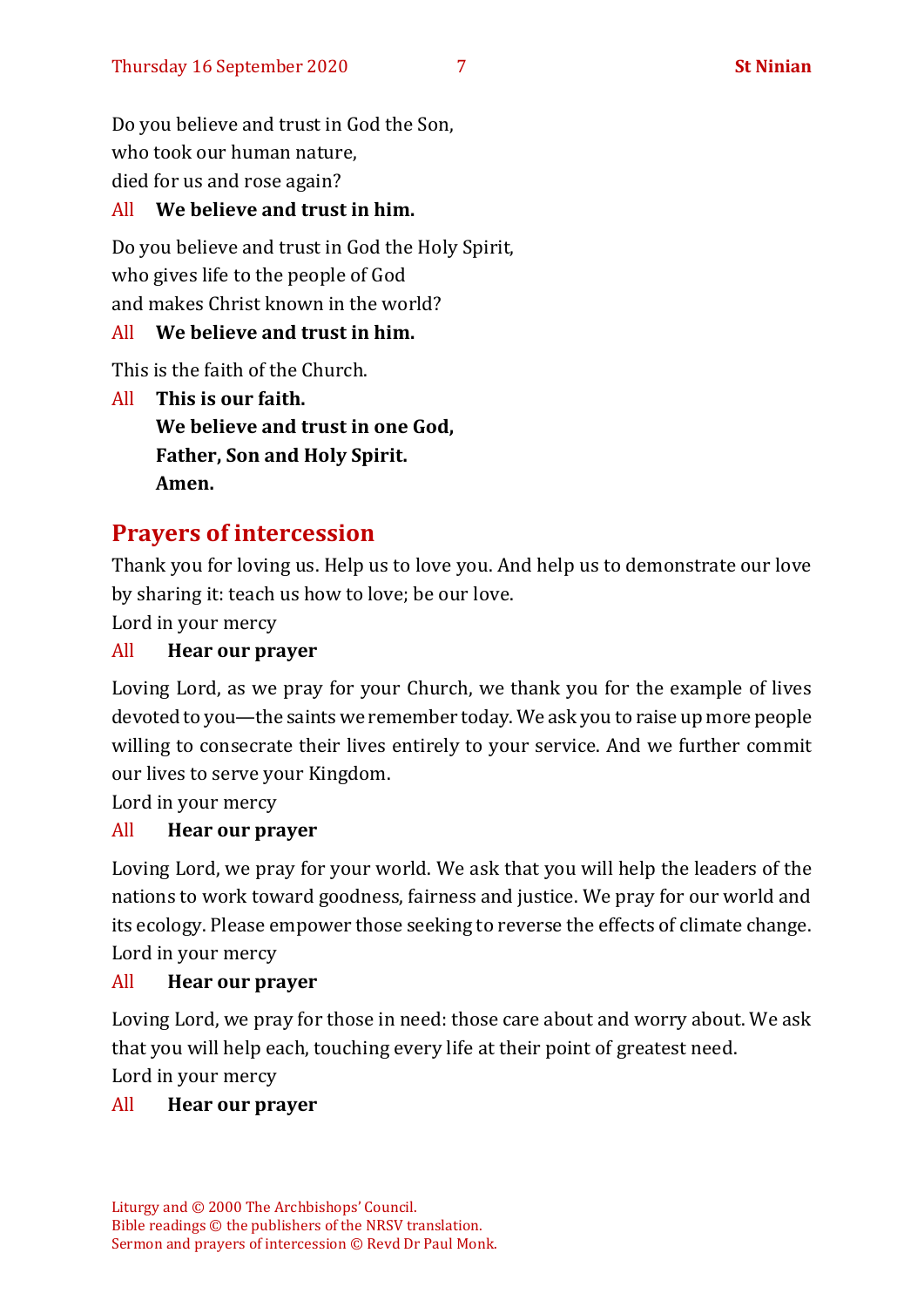Loving Lord, we pray for those who have died and passed from this life to the next. We ask your comfort on their families and friends, and all those who mourn. Lord in your mercy

#### All **Hear our prayer**

Merciful Father,

All **accept these prayers for the sake of your Son, our Saviour Jesus Christ. Amen.**

# **The peace**

Unto us a child is born, unto us a son is given, and his name shall be called the Prince of Peace.

The peace of the Lord be always with you,

All **And also with you.**

HYMN 3 **[I am the bread of life](https://www.youtube.com/watch?v=IvD0XJzOWQ4)** (please click on this link to hear the hymn)

The liturgy of the Communion Service appears below

# The Dismissal

Christ the Son of God, born of Mary, fill you with his grace to trust his promises and obey his will; and the blessing of God the Almighty: Father, Son, and Holy Spirit, be with you now and remain with you always. All **Amen.**

#### HYMN 4 **[Will you come and follow me](https://www.youtube.com/watch?v=zk6IUalJ3sk)** (click on this link to hear the hymn)

Go in peace to love and serve the Lord.

All **In the name of Christ. Amen.**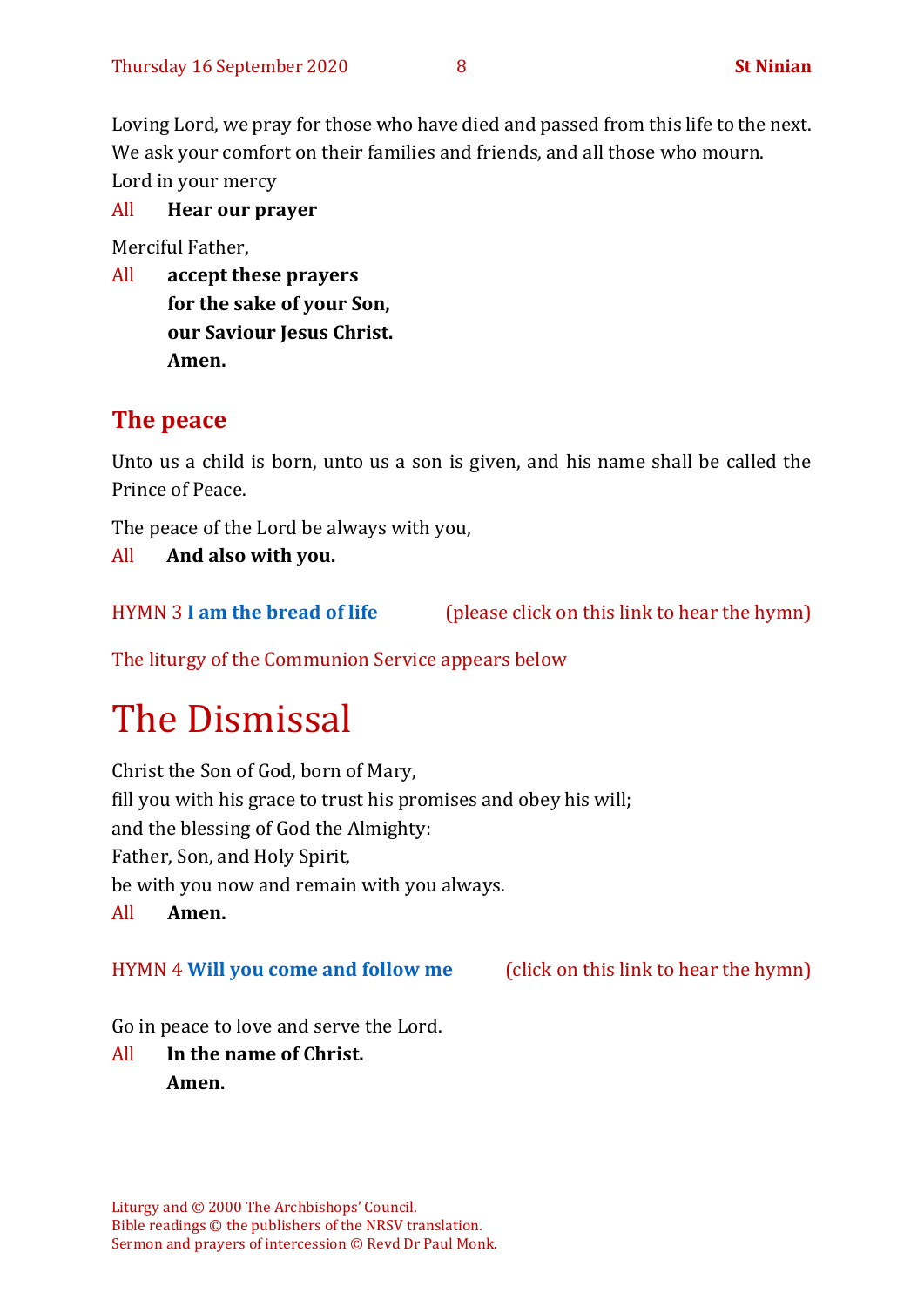# The Liturgy of the Sacrament

# Eucharistic Prayer (prayer E)

The Lord be with you

## All **and also with you.**

Lift up your hearts.

## All **We lift them to the Lord.**

Let us give thanks to the Lord our God.

## All **It is right to give thanks and praise.**

It is indeed right, our duty and our joy, always and everywhere to give you thanks, holy Father, almighty and eternal God, through Jesus Christ our Lord. And now we give thanks, most gracious God, surrounded by a great cloud of witnesses and glorified in the assembly of your saints. The glorious company of apostles praise you. The noble fellowship of prophets praise you. The white-robed army of martyrs praise you. We, your holy Church, acclaim you. In communion with angels and archangels, and with all who served you on earth and worship you now in heaven, we raise our voice to proclaim your glory, for ever praising you and saying:

All **Holy, holy, holy Lord, God of power and might, heaven and earth are full of your glory. Hosanna in the highest. Blessed is he who comes in the name of the Lord. Hosanna in the highest.**

We praise and bless you, loving Father, through Jesus Christ, our Lord; and as we obey his command, send your Holy Spirit, that broken bread and wine outpoured may be for us the body and blood of your dear Son.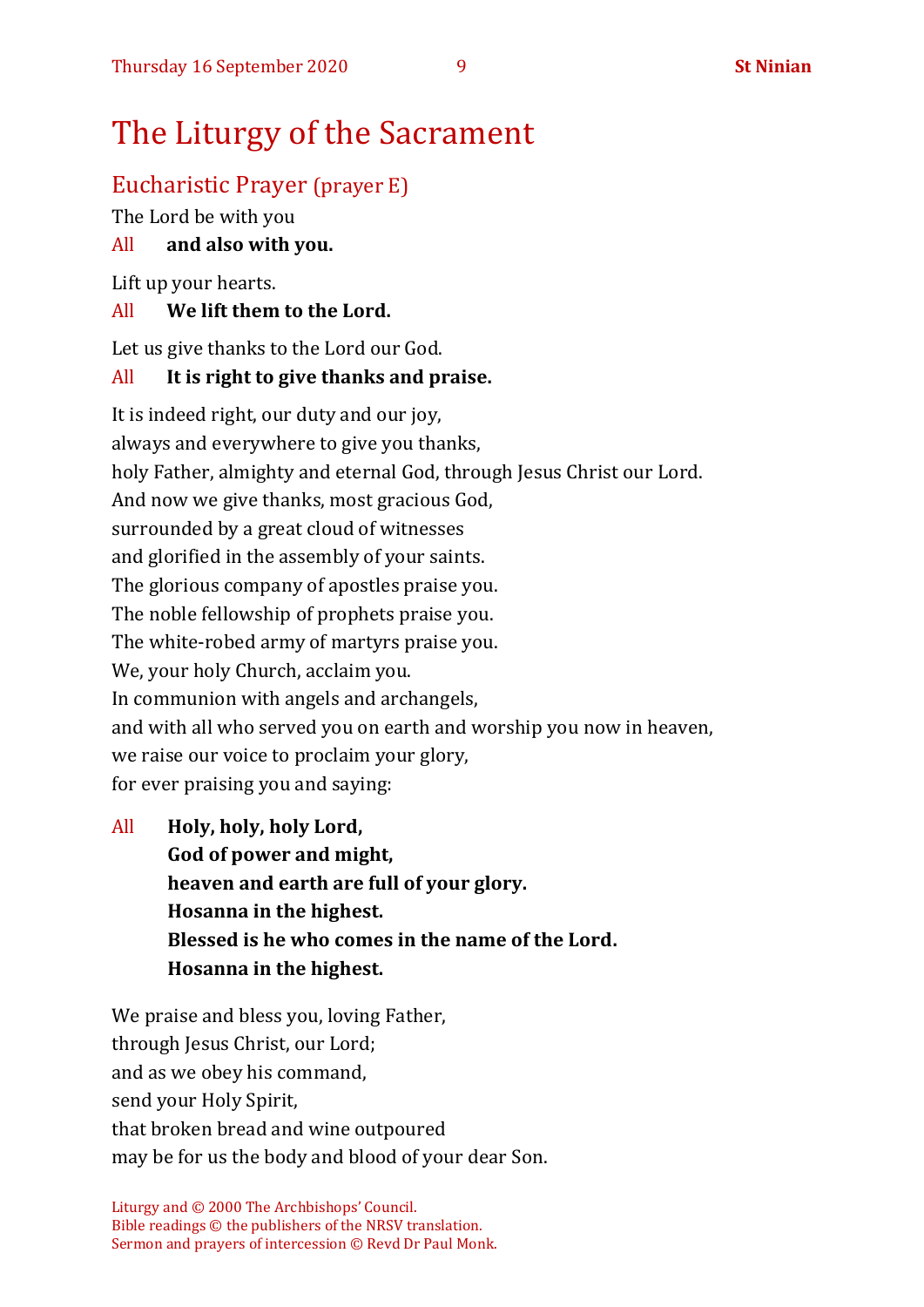On the night before he died he had supper with his friends and, taking bread, he praised you. He broke the bread, gave it to them and said: Take, eat; this is my body which is given for you; do this in remembrance of me.

When supper was ended he took the cup of wine. Again he praised you, gave it to them and said: Drink this, all of you; this is my blood of the new covenant, which is shed for you and for many for the forgiveness of sins. Do this, as often as you drink it, in remembrance of me.

So, Father, we remember all that Jesus did, in him we plead with confidence his sacrifice made once for all upon the cross.

Bringing before you the bread of life and cup of salvation, we proclaim his death and resurrection until he comes in glory.

Great is the mystery of faith:

All **Christ has died. Christ is risen. Christ will come again.**

Lord of all life, help us to work together for that day when your kingdom comes and justice and mercy will be seen in all the earth.

Look with favour on your people, gather us in your loving arms and bring us with St Ninian and all the saints to feast at your table in heaven.

Through Christ, and with Christ, and in Christ, in the unity of the Holy Spirit, all honour and glory are yours, O loving Father, for ever and ever.

#### All **Amen.**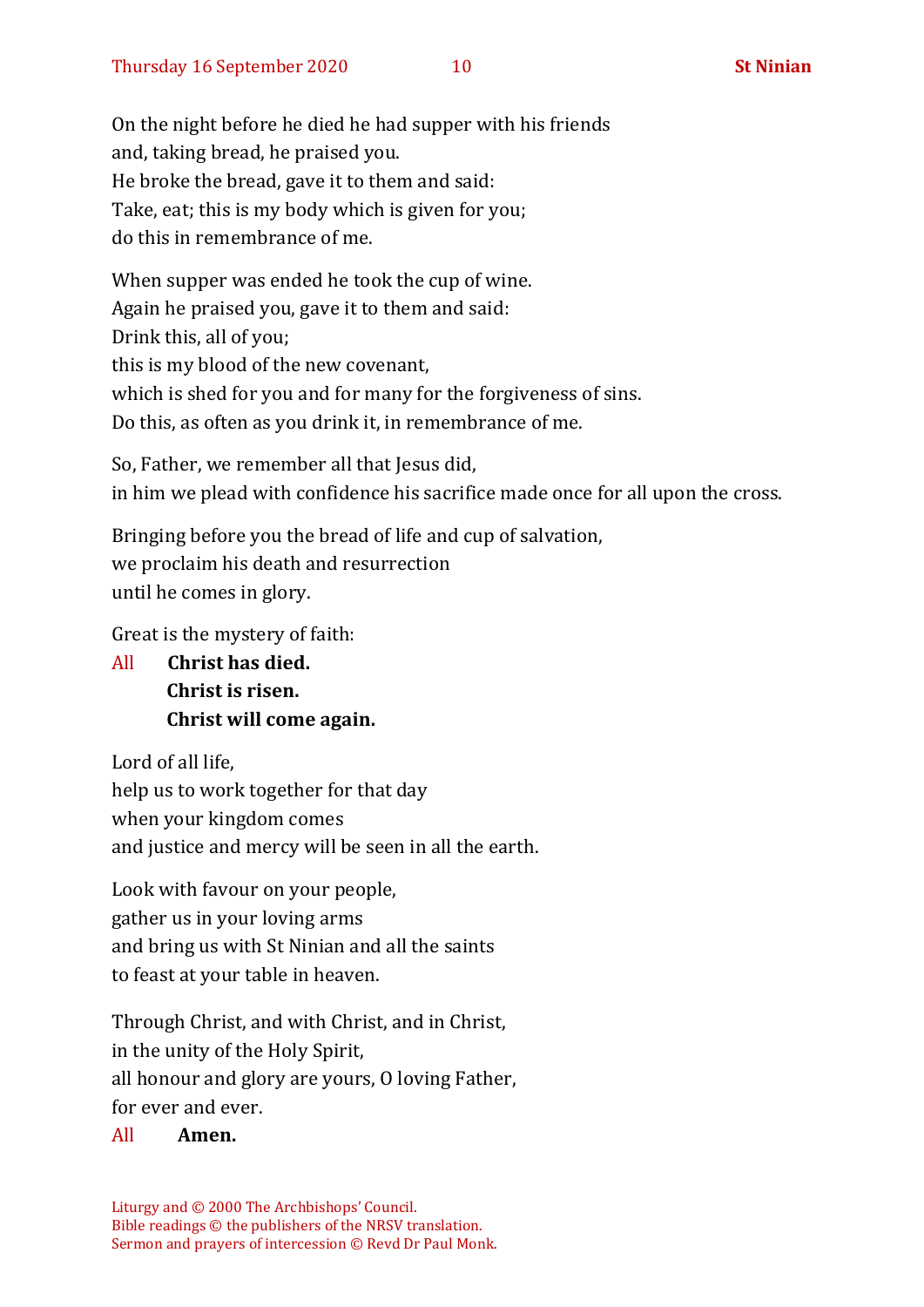## The Lord's Prayer

As our Saviour taught us, so we pray

All **Our Father in heaven, hallowed be your name, your kingdom come, your will be done, on earth as in heaven. Give us today our daily bread. Forgive us our sins as we forgive those who sin against us. Lead us not into temptation but deliver us from evil. For the kingdom, the power,** 

**and the glory are yours now and for ever. Amen.**

# Breaking of the Bread

We break this bread to share in the body of Christ.

- All **Though we are many, we are one body, because we all share in one bread.**
- All **Lamb of God,**

**you take away the sin of the world, have mercy on us.**

**Lamb of God, you take away the sin of the world, have mercy on us.**

**Lamb of God, you take away the sin of the world, grant us peace.**

Draw near with faith. Receive the body of our Lord Jesus Christ which he gave for you, and his blood which he shed for you. Eat and drink in remembrance that he died for you, and feed on him in your hearts by faith with thanksgiving.